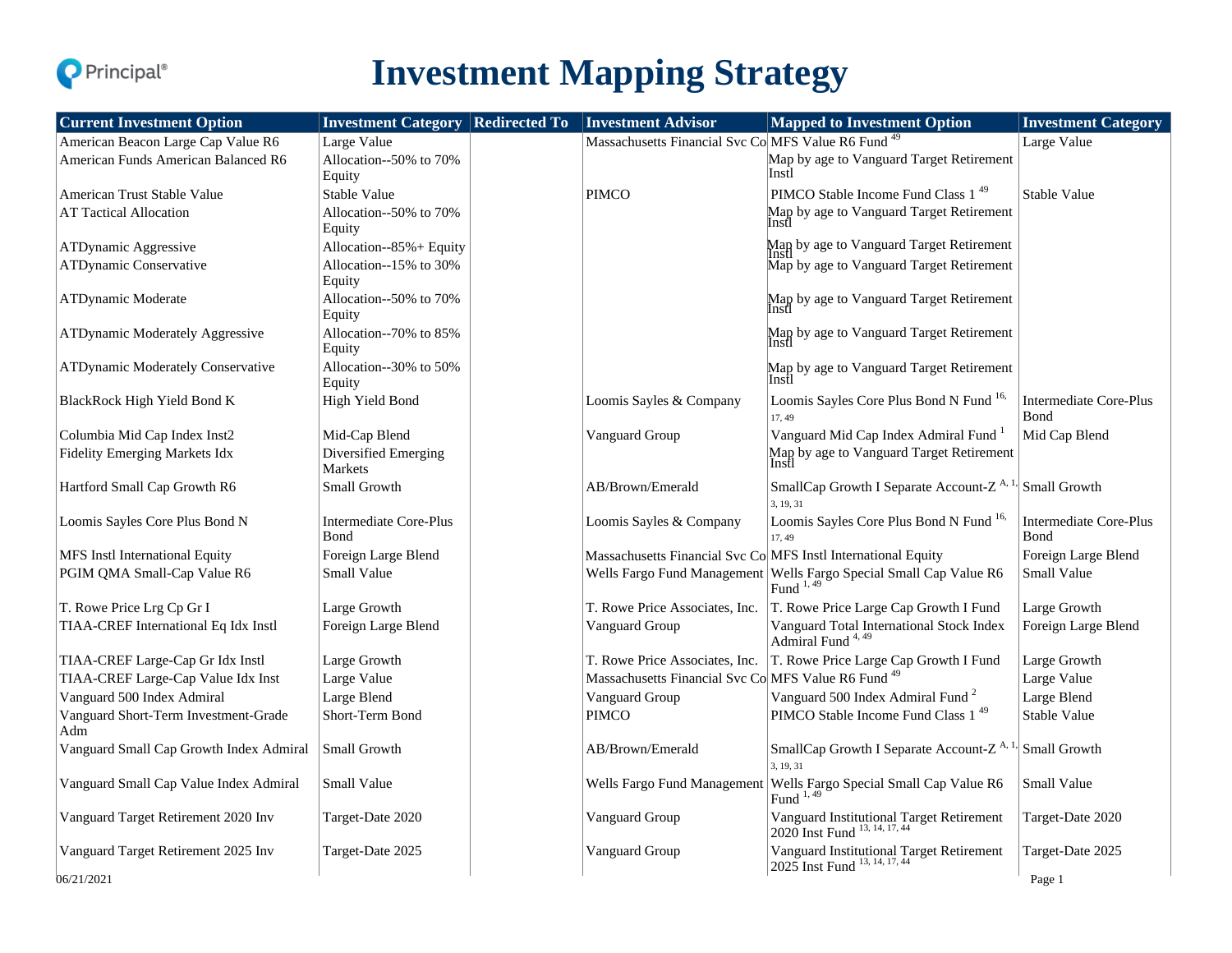| Vanguard Target Retirement 2030 Inv | Target-Date 2030  | Vanguard Group | Vanguard Institutional Target Retirement<br>2030 Inst Fund <sup>13, 14, 17, 44</sup> | Target-Date 2030  |
|-------------------------------------|-------------------|----------------|--------------------------------------------------------------------------------------|-------------------|
| Vanguard Target Retirement 2035 Inv | Target-Date 2035  | Vanguard Group | Vanguard Institutional Target Retirement<br>2035 Inst Fund 13, 14, 17, 44            | Target-Date 2035  |
| Vanguard Target Retirement 2040 Inv | Target-Date 2040  | Vanguard Group | Vanguard Institutional Target Retirement<br>2040 Inst Fund 13, 14, 17, 44            | Target-Date 2040  |
| Vanguard Target Retirement 2045 Inv | Target-Date 2045  | Vanguard Group | Vanguard Institutional Target Retirement<br>2045 Inst Fund <sup>13, 14, 17, 44</sup> | Target-Date 2045  |
| Vanguard Target Retirement 2050 Inv | Target-Date 2050  | Vanguard Group | Vanguard Institutional Target Retirement<br>2050 Inst Fund 13, 14, 17, 44            | Target-Date 2050  |
| Vanguard Target Retirement 2055 Inv | Target-Date 2055  | Vanguard Group | Vanguard Institutional Target Retirement<br>$12055$ Inst Fund $13, 14, 17, 44$       | Target-Date 2055  |
| Vanguard Target Retirement 2060 Inv | Target-Date 2060  | Vanguard Group | Vanguard Institutional Target Retirement<br>$12060$ Inst Fund $13, 14, 17, 44$       | Target-Date 2060  |
| Vanguard Target Retirement 2065 Inv | Target-Date 2065+ | Vanguard Group | Vanguard Institutional Target Retirement<br>2065 Instl Fund 13, 14, 17, 44           | Target-Date 2065+ |

This Investment Mapping Strategy was selected and authorized by your retirement plan administrator. This strategy details how the existing retirement account balances held for the benefit of the participant will transfer from the current service provider(s) to The Principal Financial Group. This strategy is subject to change without notification. Retirement funds without a similar match were mapped to Vanguard Total Bond Market Index Admiral Fund.

After the transfer of funds is complete, you'll be able to move retirement account balances into any of the investment options available, including the investment options listed in the "Mapped to Investment Option" column and any of the following.

| <b>Investment Advisor</b>      | <b>Investment Option</b>                                                 |
|--------------------------------|--------------------------------------------------------------------------|
| <b>BlackRock Advisors, LLC</b> | BlackRock Mid-Cap Growth Equity K Fund <sup>1,49</sup>                   |
| Massachusetts Financial Svc Co | MFS Mid Cap Value R6 Fund 1, 49                                          |
| Vanguard Group                 | Vanguard Institutional Target Retirement Income Inst Fund 13, 14, 17, 44 |
| Vanguard Group                 | Vanguard Small Cap Index Admiral Fund 1, 2, 49                           |
| Vanguard Group                 | Vanguard Total Bond Market Index Admiral Fund                            |

\*Current retirement account balances mapped to the age applicable target date fund will be temporarily mapped to the plan's transitional holding arrangement, until Principal Life Insurance Company (Principal Life) receives the final participant transfer balances from the prior service provider(s) and reconciles to the amount received. The retirement funds will then be reallocated to the age applicable target date fund based on the Normal Retirement Date as stated in the plan; unless you direct otherwise.

Unless you have directed otherwise above, for investment options that do not have a similar matching investment option or are not listed within this mapping strategy, the default will be the age applicable target date fund. These retirement funds will be temporarily mapped to the plan's transitional holding arrangement, until Principal Life Insurance company (Principal Life) receives the final participant transfer balances from the prior service provider(s). The retirement fund will be reallocated to the age applicable Target Date fund.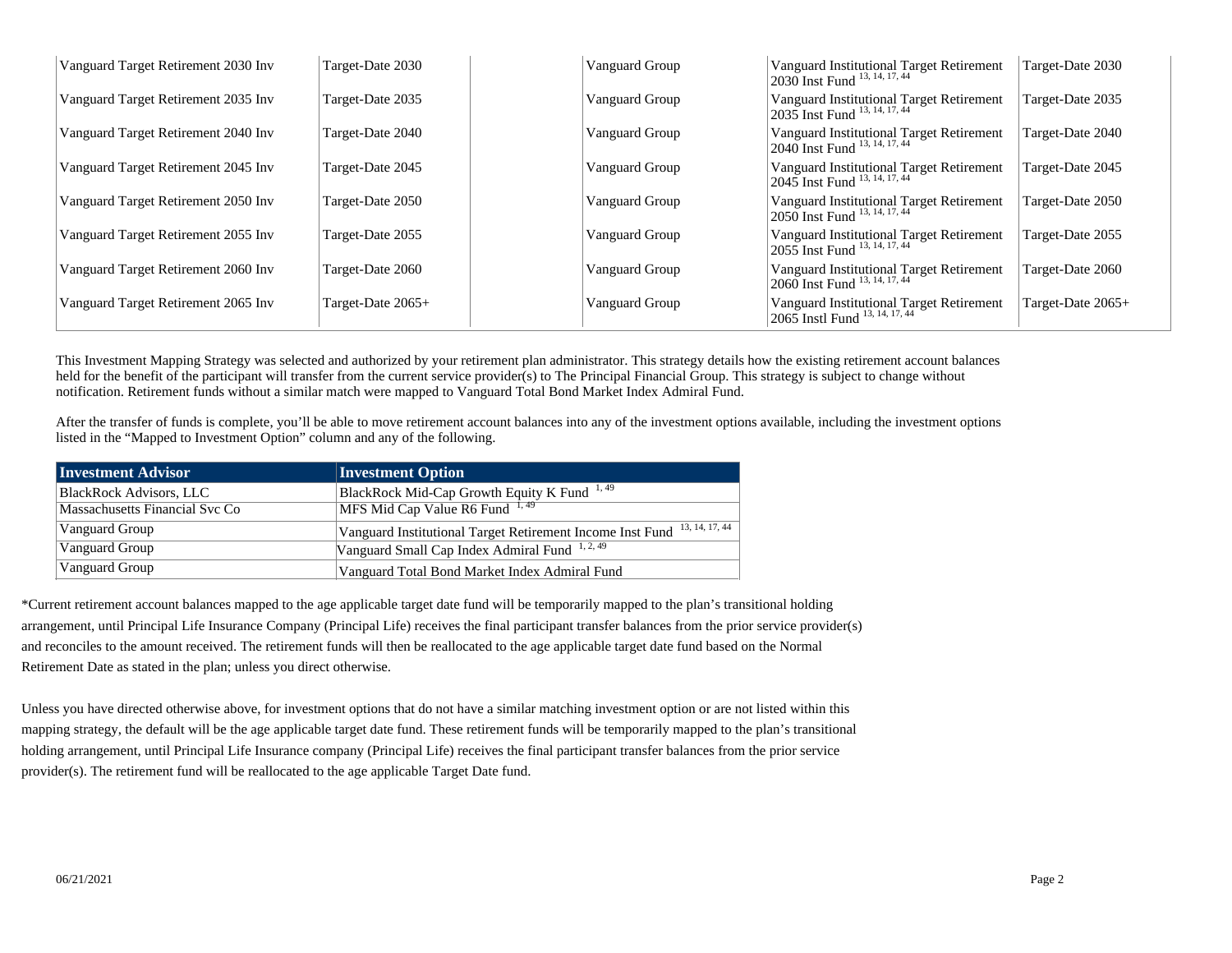## **Current Investment Options Summary**

| Large U.S. Equity                                             |                                                                      |                                          |  |
|---------------------------------------------------------------|----------------------------------------------------------------------|------------------------------------------|--|
| <b>Large Value</b>                                            | <b>Large Blend</b>                                                   | <b>Large Growth</b>                      |  |
| American Beacon Large Cap Value R6                            | Vanguard 500 Index Admiral                                           | T. Rowe Price Lrg Cp Gr I                |  |
| TIAA-CREF Large-Cap Value Idx Inst                            |                                                                      | TIAA-CREF Large-Cap Gr Idx Instl         |  |
|                                                               | <b>Small/Mid U.S. Equity</b>                                         |                                          |  |
| <b>Mid Cap Value</b>                                          | <b>Mid Cap Blend</b>                                                 | <b>Mid Cap Growth</b>                    |  |
|                                                               | Columbia Mid Cap Index Inst2                                         |                                          |  |
| <b>Small Value</b>                                            | <b>Small Blend</b>                                                   | <b>Small Growth</b>                      |  |
| PGIM QMA Small-Cap Value R6                                   |                                                                      | Hartford Small Cap Growth R6             |  |
| Vanguard Small Cap Value Index Admiral                        |                                                                      | Vanguard Small Cap Growth Index Admiral  |  |
| <b>Real Estate</b>                                            |                                                                      |                                          |  |
|                                                               |                                                                      |                                          |  |
|                                                               |                                                                      |                                          |  |
| <b>International Equity</b>                                   | <b>Balanced/Asset Allocation</b>                                     | <b>Short-Term Fixed Income</b>           |  |
| Fidelity Emerging Markets Idx                                 | American Funds American Balanced R6                                  | Vanguard Short-Term Investment-Grade Adm |  |
| MFS Instl International Equity                                | Vanguard Target Retirement 2020 Inv                                  | American Trust Stable Value              |  |
| TIAA-CREF International Eq Idx Instl                          | Vanguard Target Retirement 2025 Inv                                  |                                          |  |
|                                                               | Vanguard Target Retirement 2030 Inv                                  |                                          |  |
|                                                               | Vanguard Target Retirement 2035 Inv                                  |                                          |  |
|                                                               | Vanguard Target Retirement 2040 Inv                                  |                                          |  |
|                                                               | Vanguard Target Retirement 2045 Inv                                  |                                          |  |
|                                                               | Vanguard Target Retirement 2050 Inv                                  |                                          |  |
|                                                               | Vanguard Target Retirement 2055 Inv                                  |                                          |  |
|                                                               | Vanguard Target Retirement 2060 Inv                                  |                                          |  |
|                                                               | Vanguard Target Retirement 2065 Inv<br><b>ATDynamic Conservative</b> |                                          |  |
| <b>Fixed Income</b>                                           | ATDynamic Moderately Aggressive                                      |                                          |  |
|                                                               | <b>AT Tactical Allocation</b>                                        |                                          |  |
| BlackRock High Yield Bond K<br>Loomis Sayles Core Plus Bond N | ATDynamic Moderately Conservative<br>ATDynamic Moderate              |                                          |  |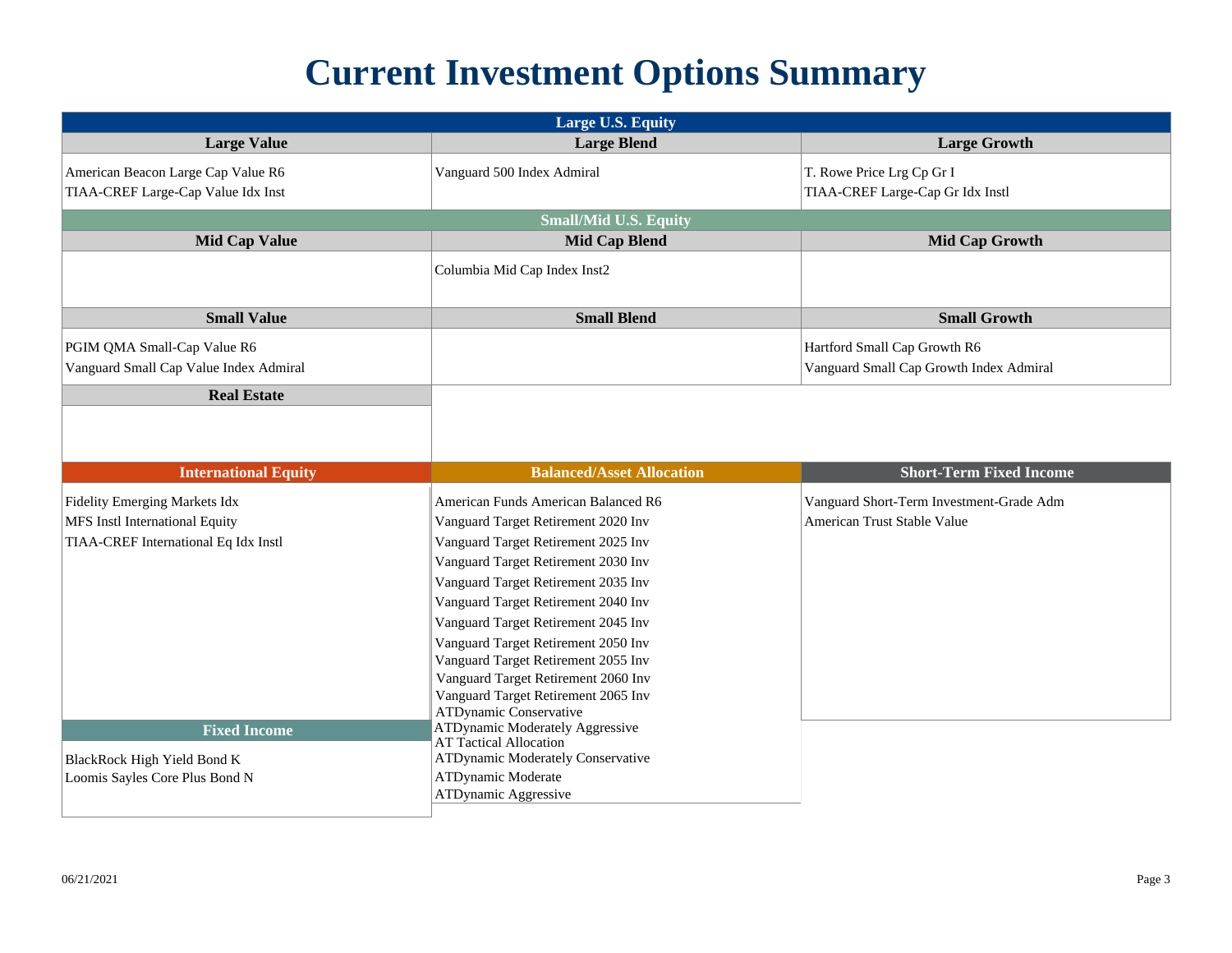

## **Principal Investment Options Summary**

| Large U.S. Equity                                                                                                               |                                                                        |                                                                                                       |  |
|---------------------------------------------------------------------------------------------------------------------------------|------------------------------------------------------------------------|-------------------------------------------------------------------------------------------------------|--|
| <b>Large Value</b>                                                                                                              | <b>Large Blend</b>                                                     | <b>Large Growth</b>                                                                                   |  |
| MFS Value R6 Fund <sup>49</sup><br><b>MFS</b>                                                                                   | Vanguard 500 Index Admiral Fund <sup>2</sup><br>Vanguard <sup>®</sup>  | T. Rowe Price Large Cap Growth I Fund<br><b>T.RowePrice</b>                                           |  |
|                                                                                                                                 | <b>Small/Mid U.S. Equity</b>                                           |                                                                                                       |  |
| <b>Mid Cap Value</b>                                                                                                            | <b>Mid Cap Blend</b>                                                   | <b>Mid Cap Growth</b>                                                                                 |  |
| MFS Mid Cap Value R6 Fund <sup>1,49</sup><br><b>MFS</b>                                                                         | Vanguard Mid Cap Index Admiral Fund <sup>1</sup><br><b>Vanguard</b>    | BlackRock Mid-Cap Growth Equity K Fund <sup>1,49</sup><br><b>BLACKROCK</b>                            |  |
| <b>Small Value</b>                                                                                                              | <b>Small Blend</b>                                                     | <b>Small Growth</b>                                                                                   |  |
| Wells Fargo Special Small Cap Value R6 Fund <sup>1,49</sup><br><b>ADVANTAGE</b><br><b>WELLS</b><br><b>FARGO</b><br><b>FUNDS</b> | Vanguard Small Cap Index Admiral Fund <sup>1, 2, 49</sup><br>Vanguard' | SmallCap Growth I Separate Account-Z <sup>A, 1, 3, 19, 31</sup><br><b>B</b> Brown ADVISORY<br>EMERALD |  |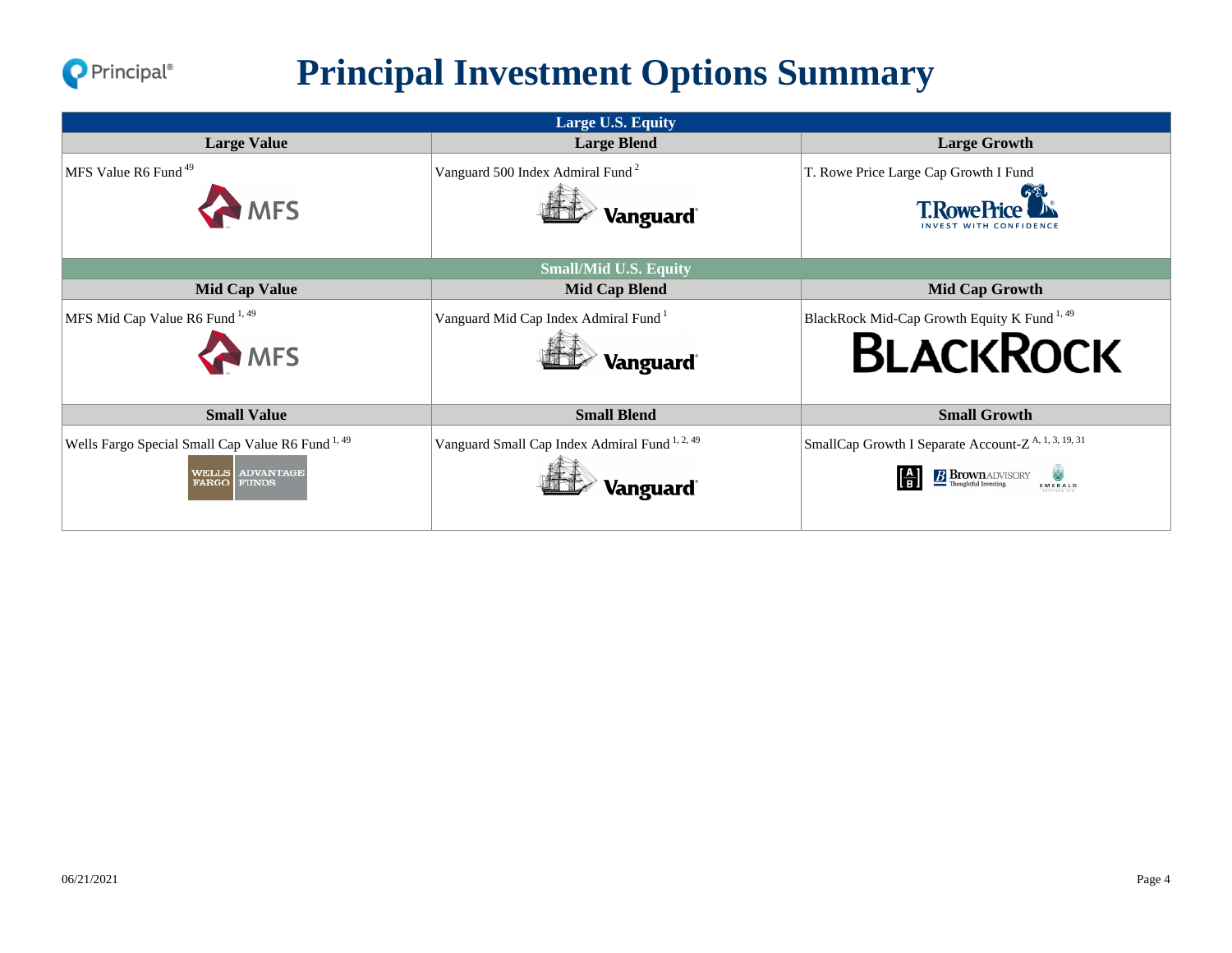

### **Principal Investment Options Summary**

| Vanguard Institutional Target Retirement Income Inst Fund <sup>13, 14,</sup> PIMCO Stable Income Fund Class 1 <sup>49</sup><br>MFS Institutional International Equity Fund <sup>4</sup><br>17, 44<br><b>MFS</b><br>Vanguard Total International Stock Index Admiral Fund <sup>4,49</sup><br>Vanguard Institutional Target Retirement 2020 Inst Fund <sup>13, 14, 17,</sup><br>Vanguard Institutional Target Retirement 2025 Inst Fund <sup>13, 14, 17,</sup><br>Vanguard <sup>®</sup><br>Vanguard Institutional Target Retirement 2030 Inst Fund <sup>13, 14, 17,</sup><br>Vanguard Institutional Target Retirement 2035 Inst Fund <sup>13, 14, 17,</sup><br>Vanguard Institutional Target Retirement 2040 Inst Fund 13, 14, 17, | IMCO<br>Vanguard Institutional Target Retirement 2045 Inst Fund <sup>13, 14, 17,</sup><br>Vanguard Institutional Target Retirement 2050 Inst Fund <sup>13, 14, 17,</sup><br>Vanguard Institutional Target Retirement 2055 Inst Fund <sup>13, 14, 17,</sup><br>Vanguard Institutional Target Retirement 2060 Inst Fund <sup>13, 14, 17,</sup><br>Vanguard Institutional Target Retirement 2065 Instl Fund <sup>13, 14,</sup><br>17, 44<br>Vanguard <sup>®</sup> | <b>International Equity</b>                    | <b>Balanced/Asset Allocation</b> | <b>Short-Term Fixed Income</b> |  |
|----------------------------------------------------------------------------------------------------------------------------------------------------------------------------------------------------------------------------------------------------------------------------------------------------------------------------------------------------------------------------------------------------------------------------------------------------------------------------------------------------------------------------------------------------------------------------------------------------------------------------------------------------------------------------------------------------------------------------------|----------------------------------------------------------------------------------------------------------------------------------------------------------------------------------------------------------------------------------------------------------------------------------------------------------------------------------------------------------------------------------------------------------------------------------------------------------------|------------------------------------------------|----------------------------------|--------------------------------|--|
|                                                                                                                                                                                                                                                                                                                                                                                                                                                                                                                                                                                                                                                                                                                                  |                                                                                                                                                                                                                                                                                                                                                                                                                                                                |                                                |                                  |                                |  |
| <b>Fixed Income</b>                                                                                                                                                                                                                                                                                                                                                                                                                                                                                                                                                                                                                                                                                                              |                                                                                                                                                                                                                                                                                                                                                                                                                                                                | Loomis Sayles Core Plus Bond N Fund 16, 17, 49 |                                  |                                |  |

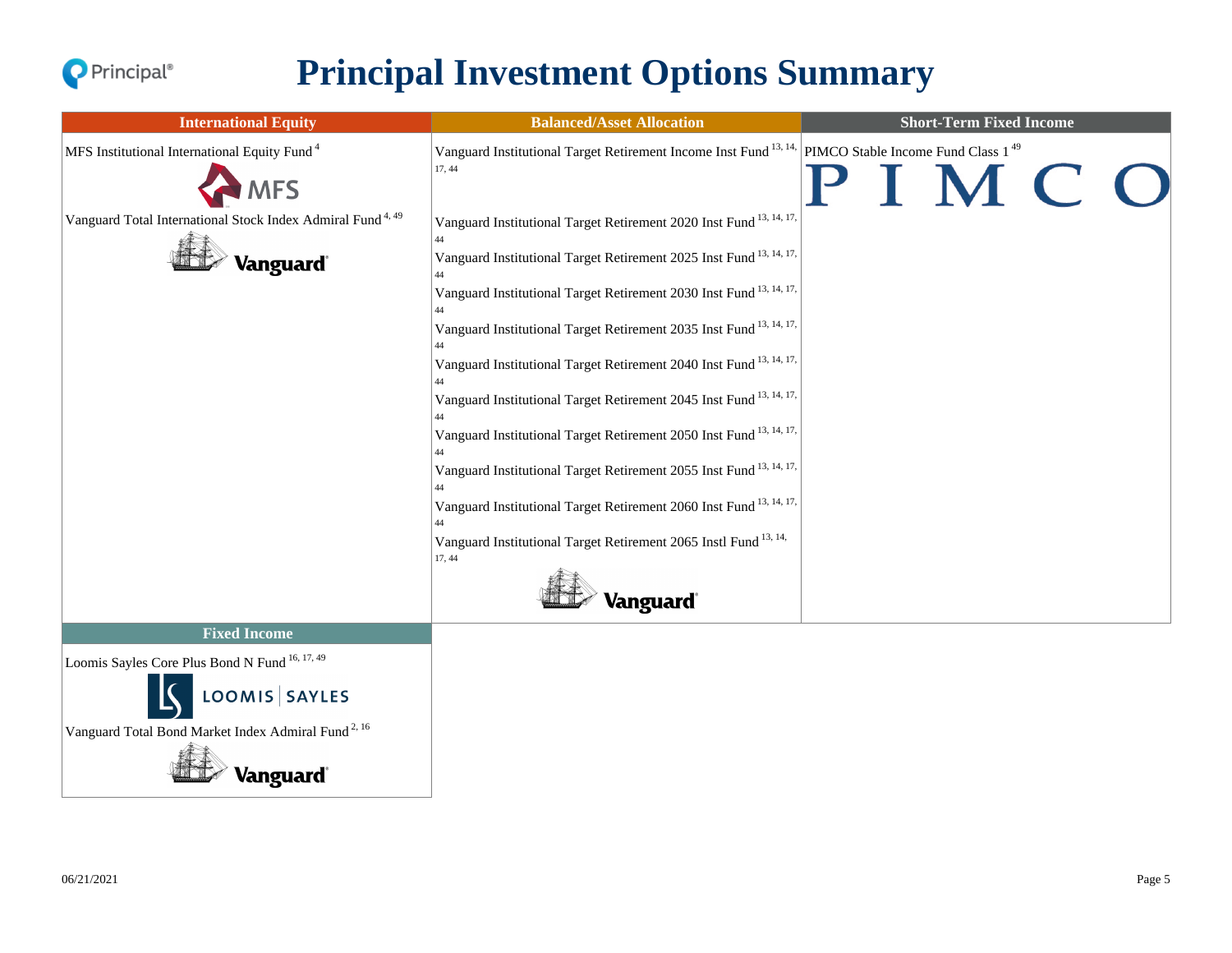#### **Current Investment Options Important Information**

**Index investment Options** *- Each index-based investment option is invested in the stocks of the index it tracks. Performance of indexes reflects the unmanaged result for the market segment the selected stocks represent. There is no assurance an index based investment option will match the performance of the index tracked.*

**Small-Cap and Mid-Cap Investment Options** *- These investment options are subject to more fluctuation in value and may have additional risks than other investment options with stocks of larger, more stable companies.*

**International Stock investment Options** *- These investment options are subject to additional risk due to fluctuating exchange rates, foreign accounting and financial policies, and other economic and political environments.*

**High-Yield Bond investment Options** *- These investment options are subject to greater credit risk associated with high yield bonds.*

Government Bond investment Options *- While the underlying securities of these investment options may be guaranteed by the U.S. government as to timely payment of principal and interest, these investment options are not guaranteed.*

**Real Estate Investment Trust investment Options** *- These investment options are subject to some risks inherent in real estate and Real Estate Investment Trusts, such as risks associated with general and local economic conditions.*

**Specialty investment Options** *- Due to the sector focus of these investment options, they may experience greater volatility than funds with a broader investment strategy. These investment options are not intended to serve as a complete investment program by itself.*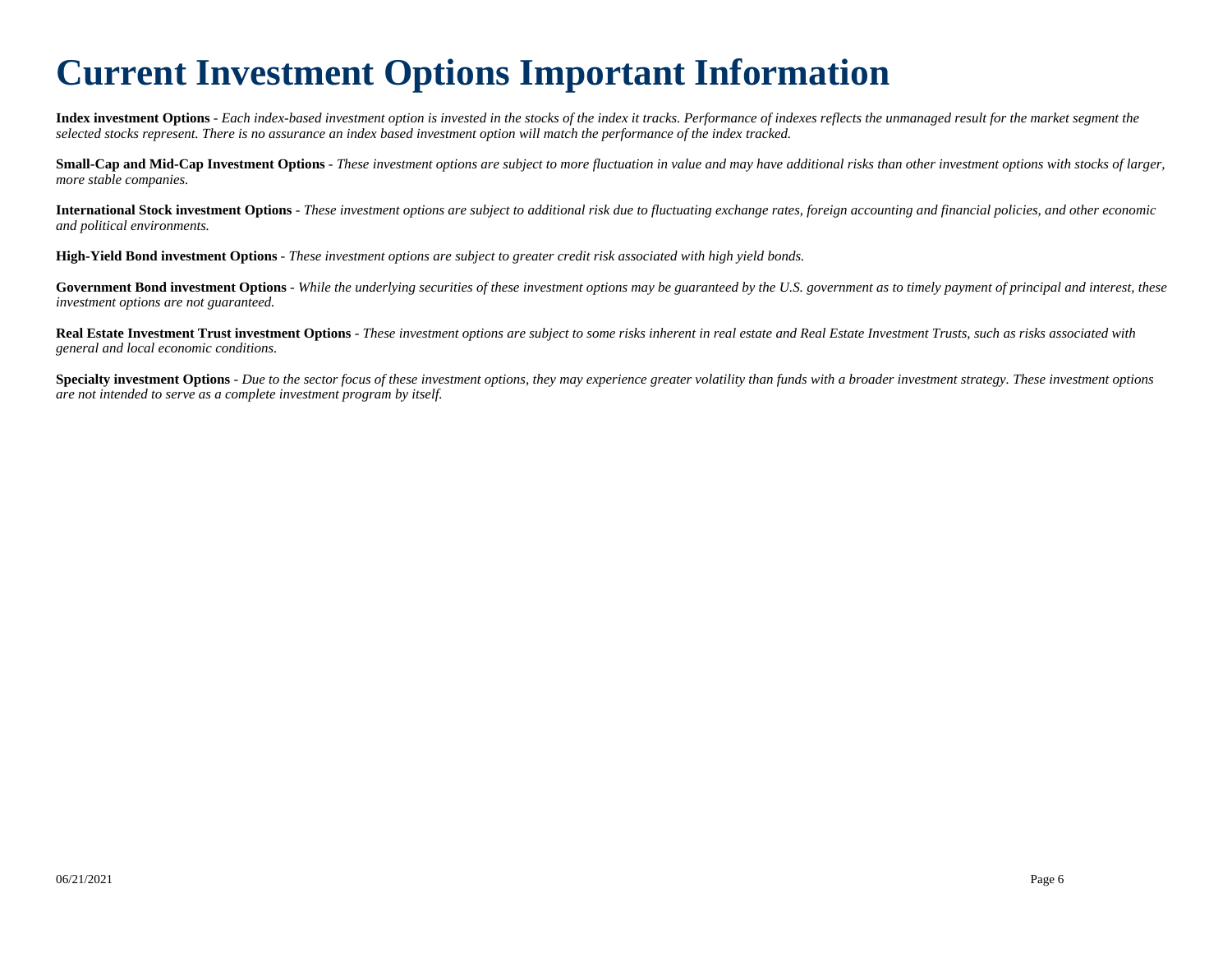## **Principal Investment Options Important Information**

*A Sub-advised Investment Options include Separate Accounts available through a group annuity contract with the Principal Life Insurance Co. Insurance products and plan administrative services, if applicable, are provided by Principal Life Insurance Company a member of the Principal Financial Group, Des Moines, IA 50392. See the fact sheet for the full name of the Separate Account. Certain investment options may not be available in all states or U.S. commonwealths. Principal Life Insurance Company reserves the right to defer payments or transfers from Principal Life Separate Accounts as described in the group annuity contracts providing access to the Separate Accounts or as required by applicable law. Such deferment will be based on factors that may include situations such as: unstable or disorderly financial markets; investment conditions which do not allow for orderly investment transactions; or investment, liquidity, and other risks (such as those associated with general and local economic conditions). If you elect to allocate funds to a Separate Account, you may not be able to immediately withdraw them.*

*Insurance products and plan administrative services, if applicable, are provided by Principal Life Insurance Company. Securities are offered through Principal Securities, Inc., 1.800.547.7754, member SIPC and/or independent broker/dealers. Securities sold by a Principal Securities Registered Representative are offered through Principal Securities. Principal Securities and Principal Life are members of the Principal Financial Group®, Des Moines, IA 50392. Certain investment options may not be available in all states or U.S. commonwealths. Principal Life Insurance Company reserves the right to defer payments or transfers from Principal Life Separate Accounts as described in the group annuity contracts providing access to the Separate Accounts or as required by applicable law. Such deferment will be based on factors that may include situations such as: unstable or disorderly financial markets; investment conditions which do not allow for orderly investment transactions; or investment, liquidity, and other risks inherent in (such as those associated with general and local economic conditions). If you elect to allocate funds to a Separate Account, you may not be able to immediately withdraw them.*

*Carefully consider the Fund's objectives, risks, charges, and expenses. Contact your financial professional or visit principal.com for a prospectus, or summary prospectus if available, containing this and other information. Please read it carefully before investing. For information on this or other investment options, visit principal.com, or call 800-547-7754.*

*Investment and Insurance products are:*

- *Not insured by the FDIC or Any Federal Government Agency*
- *Not a Deposit or Other Obligation of, or Guaranteed by Credit Union or Bank*
- *Subject to Investment Risks, Including Possible Loss of the Principal Amount Invested*

*A surrender charge may apply to withdrawals or transfers from an unmatured guaranteed interest account. Results shown for guaranteed accounts are average annual guaranteed interest rates.*

*Separate Accounts are made available through a group annuity contract with the Principal Life Insurance Company, Des Moines, IA 50392. They may not be available in all states. Ask your representative for more details.*

*Before directing retirement funds to a separate account, investors should carefully consider the investment objectives, risks, charges and expenses of the separate account as well as their individual risk tolerance, time horizon and goals. For additional information contact us at 1-800-547-7754.*

Some of the investment options in this comparison may be separate accounts of Group Variable annuity Contracts, some may be Collective Investment Trusts and some may be mutual funds. Different *expenses and fees may apply. These differences were not considered in this comparison.*

*A separate account is a pooled fund created by an insurance company which is segregated from the general funds maintained by the company for the purpose of paying claims. Separate accounts invest in a variety of securities and funds often contain retirement funds.*

*A mutual fund is an open-ended fund operated by an investment company which raises money from shareholders and invests in a group of assets in accordance with a stated set of objectives. Benefits include diversification and professional money management. Shares are issued and redeemed on demand, based on the fund's net asset value which is determined at the end of each trading session.*

*A Collective Investment Trust is a pooled investment vehicle maintained by a bank or trust company, for use with Qualified Retirement plans, and governmental 457(b) plans. A Collective Investment Trust is not a mutual fund and is regulated by the state banking authority or the Office of the Comptroller of the Currency.*

#### *Compliance number: t1703220868*

*1. Small-cap and mid-cap investment options are subject to more fluctuation in value and may have additional risks than other investment options with stocks of larger, more stable companies.*